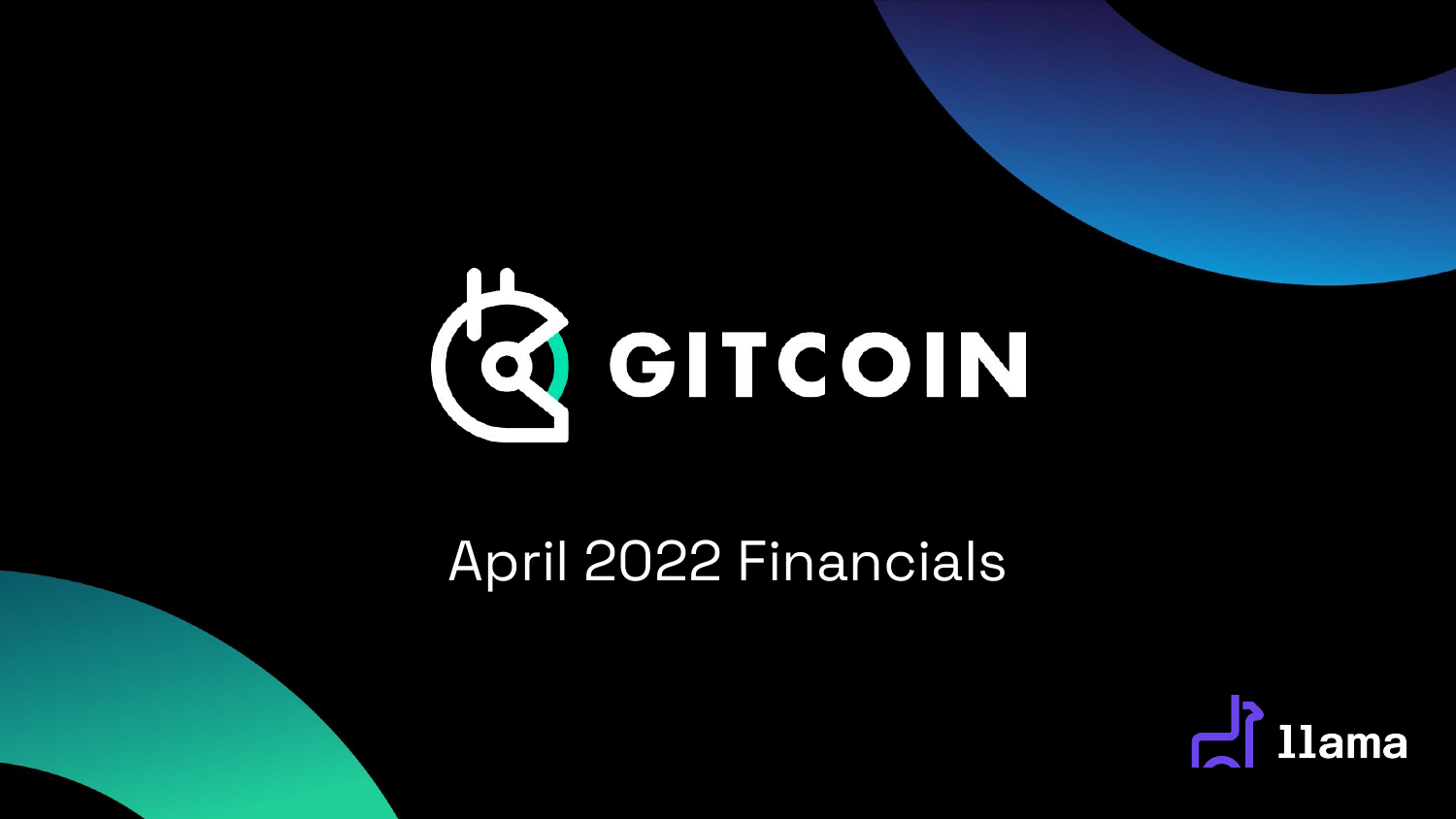### **Disclaimer**

The data, statements and information presented in this report is for informational purposes only, and it does not constitute financial or investment advice. Further, the financial statements presented have not undergone a comprehensive financial statement audit from a third-party professional accounting firm. As such, there may exist errors or inaccuracies that materially misstate the financial statements. We are not responsible for any financial losses or adverse outcomes that may result from making investment decision based on the data presented herein. Further, by viewing this report you agree that the statements in this report do not constitute a representation, warranty or guaranty regarding any matter, and you are not relying thereon, but will conduct your own due diligence. You hereby release, waive and relinquish any and all claims, causes of action and disputes against Gitcoin, its contributors, and the creators of this document. THIS REPORT DOES NOT CONSTITUTE ADVICE FOR ANY PURPOSE. The forward-looking statements in this report are subject to numerous assumptions, risks and uncertainties which are subject to change over time. There are many risk factors, including those relating to blockchain and cryptographic technology generally, as well as Gitcoin specifically, that could cause actual results or developments anticipated by us not to be realized or, even if substantially realized, to fail to achieve any or all of the benefits that could be expected therefrom. We reserve the right to change the plans, expectations and intentions stated herein at any time, and we undertake no obligation to update publicly or revise any forward-looking statement, whether as a result of new information, future developments or otherwise. ACCORDINGLY, WE RECOMMEND THAT YOU DO NOT RELY ON, AND DO NOT MAKE ANY FINANCIAL DECISION OR INVESTMENT BASED ON, THE STATEMENTS CONTAINED IN THIS UPDATE

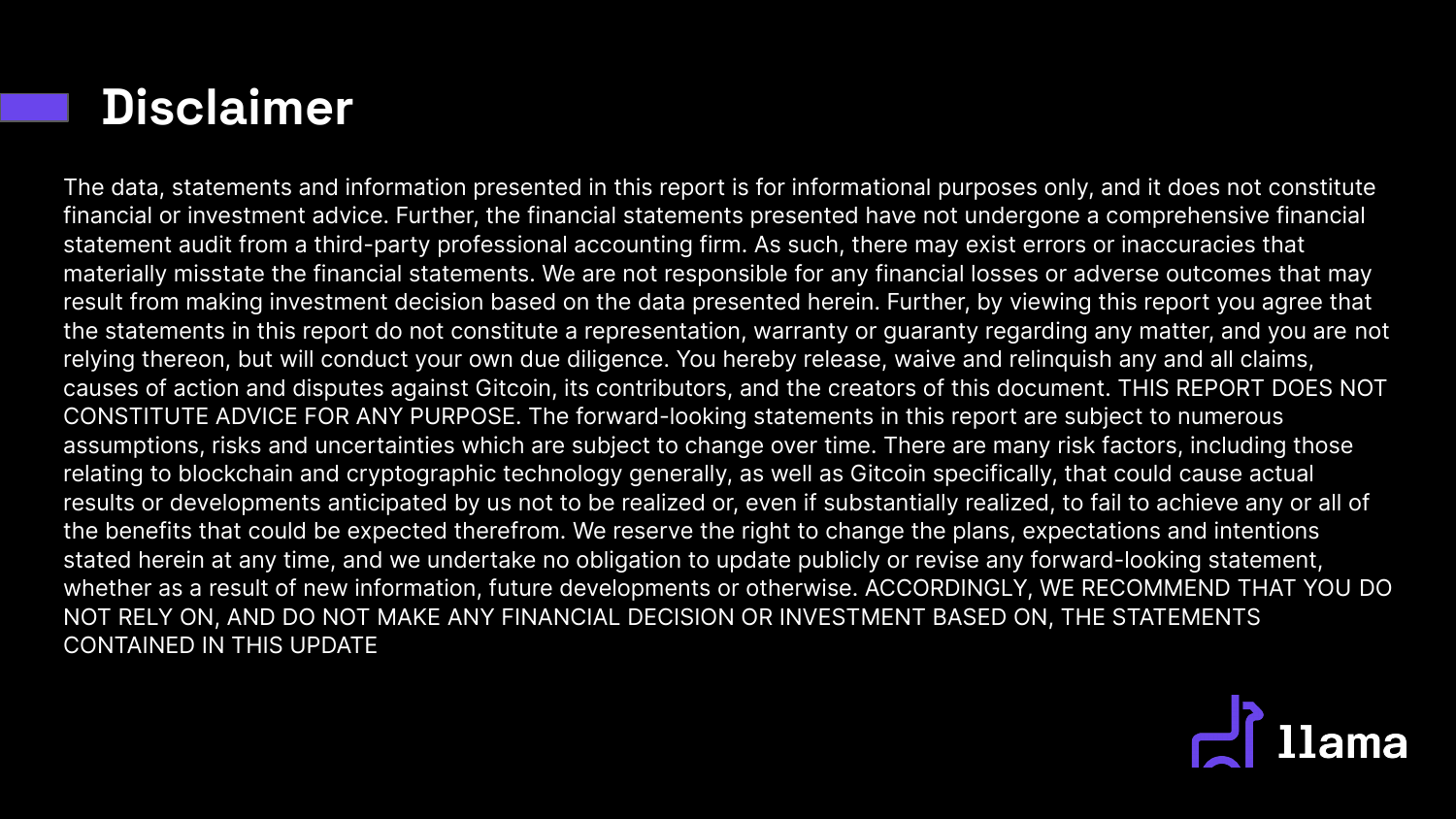### **Mission**

"Gitcoin is the community of builders, creators, and protocols at the center of open web ecosystems"



## **What is GTC?**

The DAO is the vessel for Gitcoin's mission. It consists of community members coordinating to fund public goods, and introduces the Gitcoin token (GTC) to make decisions about where to allocate resources.

GTC is a governance token for credibly neutral developer talent and public goods funding, and the means to progressively decentralize the Gitcoin platform through the GitcoinDAO.

Gitcoin's DAO oversees the community treasury of GTC tokens, along with offering a governance framework for delegates (called Gitcoin Stewards) to participate in key ecosystem decisions such as fund allocation, matching pools, and grant collusion.

GTC is a fork of the COMP/UNI governance systems, built with a delegation prompt integrated into the retroactive claim process. With the aim to establish the DAO ecosystem with higher voter turnout than any blockchain-based governance system in the past.

The goal is to gradually introduce more formal frameworks for the ongoing development and maintenance of Gitcoin, as managed through on-chain voting.

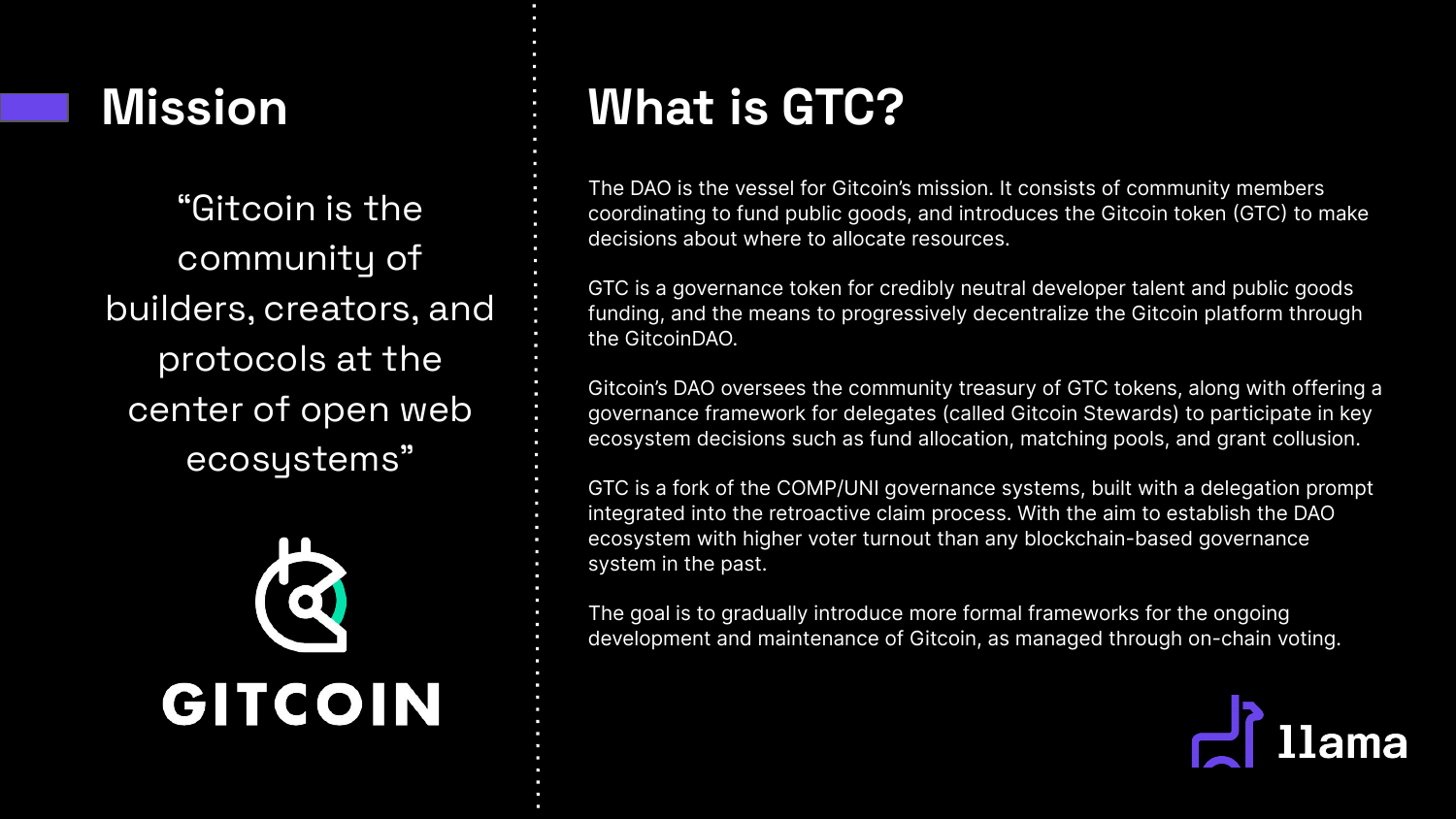# **Gitcoin DAO Treasury Totals: \$40.4M**

#### **Gitcoin Token information**

| Category               | Value             |
|------------------------|-------------------|
| <b>Name</b>            | Gitcoin           |
| Symbol                 | GTC               |
| Type                   | ERC <sub>20</sub> |
| <b>Holders</b>         | 18,855            |
| Month end Price (USD)  | 4.53              |
| <b>Transfers Count</b> | 171,246           |
| <b>Senders</b>         | 31,227            |
| <b>Receivers</b>       | 45,141            |
| <b>Total supply</b>    | 100,000,000       |
| <b>First transfer</b>  | 2021-05-12        |
| Latest transfer        | 2022-05-18        |

**Disclaimer - all information stated above was correct as of 18th May 2022 using information from coingecko.com**

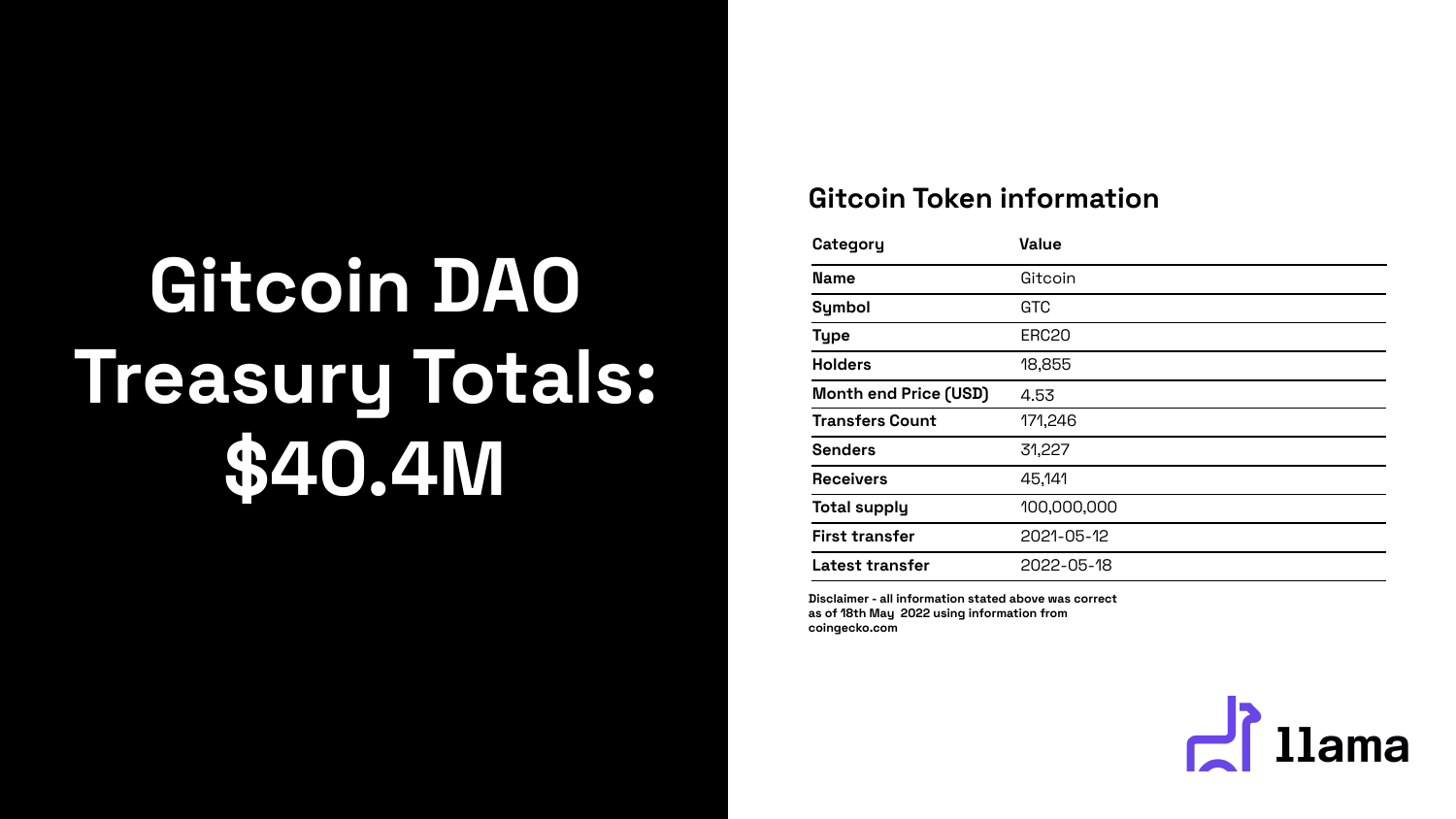# **Gitcoin DAO Treasury Breakdown**

**Symbol # Tokens Balance \$ % of Holdings ERC-20 TOKENS** DAI 232,515.56 232,515.56 0.57% GTC 8,871,353.14 40,187,229.74 99.38% MATIC 5.00 5.20 0.00% USDT 179.73 179.73 0.00% USDC 19,656.35 19,656.35 0.05% WETH 0.01 30.14 0.00% Total 40,439,616.72

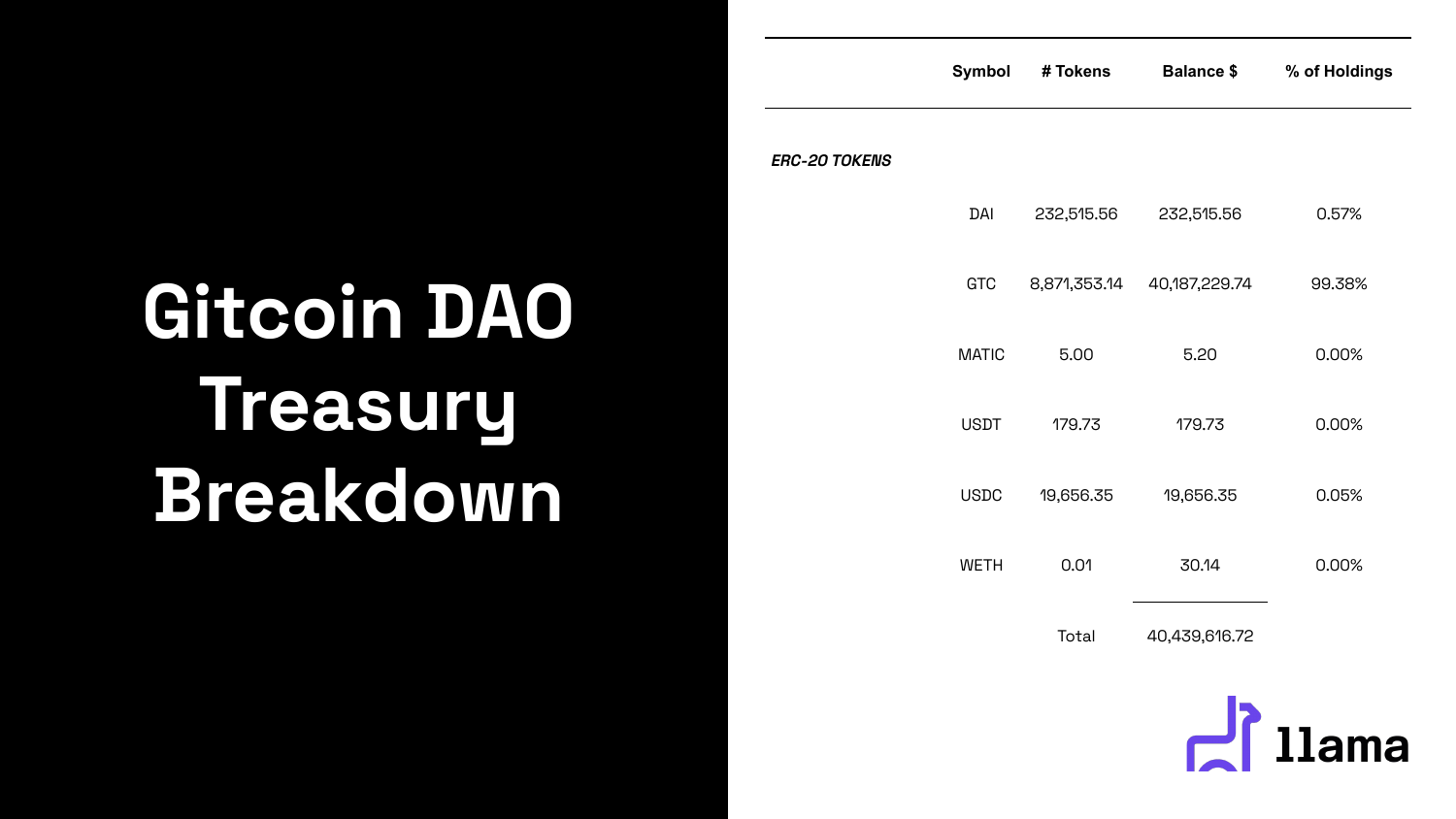## **Key financial highlights - April**

#### **Contributor Rewards**

**\$409k Down 50.3% MoM**

The organisation has recently gone through a new season of proposals (S14). With this we have seen the emergence of two new workstreams coupled with a streamlining of expenses. The streamlining of expenses will take effect from next month. The reduction in rewards is mainly due to timing of payments - PGF did not make a payment in April to contributors.

#### **\$GTC Token Outflow**



**88.6k Down 18.4% MoM**

GTC token distribution is down from March. This is however largely a result of PGF not paying contributor rewards for April and thus not captured in this report.

#### **Total Treasury Balance**

**\$40.4M Down 61.6% since December**

The Gitcoin treasury is currently highly sensitive to \$GTC token price movements, which necessitates the need for having stablecoins in the treasury.

#### **Stablecoin Token Outflow**



**\$7.5k Down 73.3% MoM**

Stablecoin outflows fluctuate month on month depending on how contributor rewards are settled either in \$GTC or stablecoins.



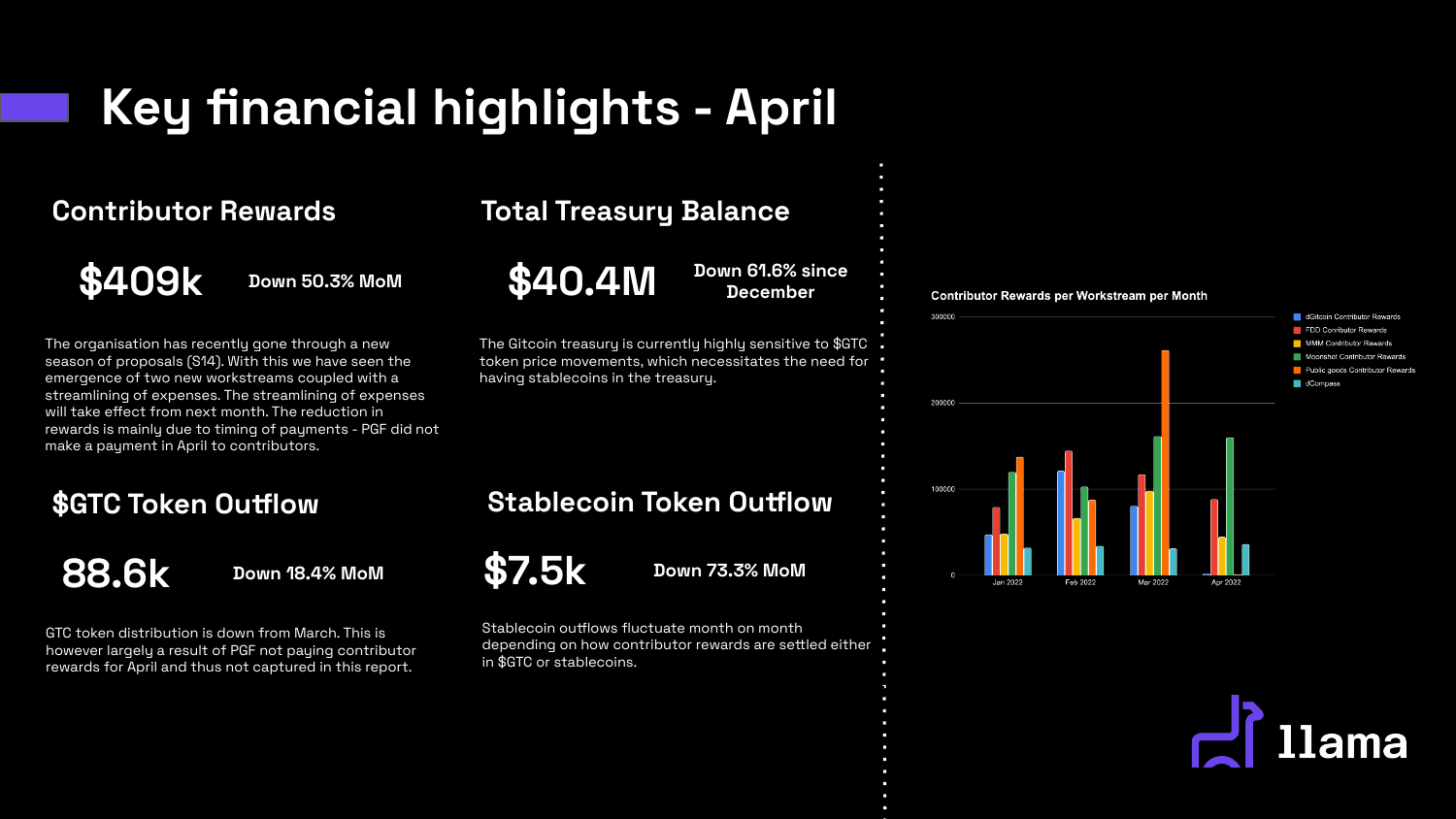

Consolidated Detailed Profit or (Loss) and Token Flow Statements

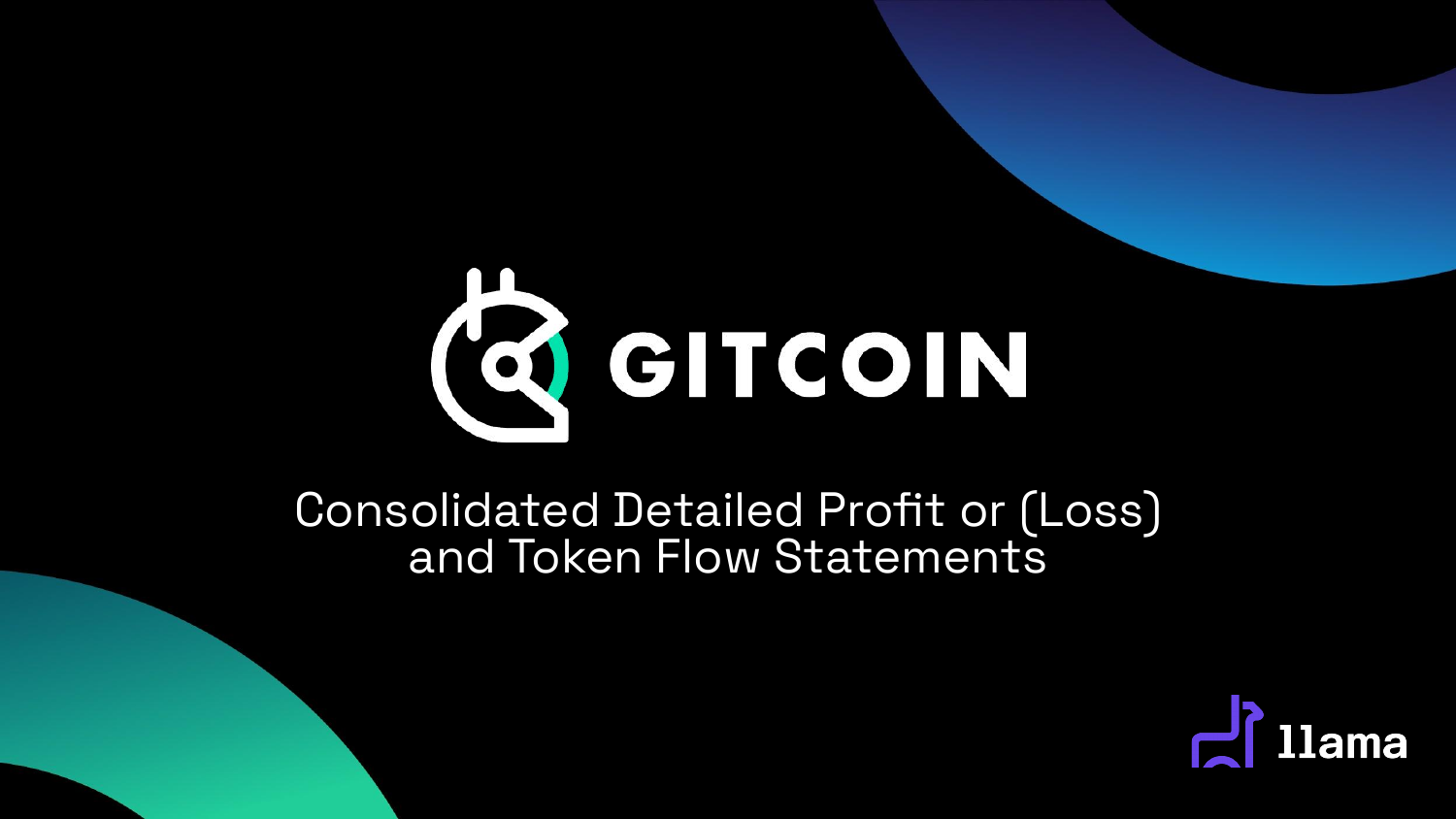# **Profit / (Loss) Statement \$GTC Transactions Only**

|                                                  | May 2021                 | Jun 2021                 | <b>Jul 2021</b>          | Aug 2021 | Sep 2021     | Oct 2021                 | <b>Nov 2021</b> | Dec 2021     | Jan 2022     | Feb 2022      |                                      |                | March 2022 April 2022 GTD (Genesis to date) |
|--------------------------------------------------|--------------------------|--------------------------|--------------------------|----------|--------------|--------------------------|-----------------|--------------|--------------|---------------|--------------------------------------|----------------|---------------------------------------------|
|                                                  |                          |                          |                          |          |              |                          |                 |              |              |               |                                      |                | GTD                                         |
| Amounts shown in GTC token                       | \$GTC                    | \$GTC                    | \$GTC                    | \$GTC    | \$GTC        | \$GTC                    | \$GTC           | <b>SGTC</b>  | \$GTC        | <b>\$GTC</b>  | \$GTC                                | \$GTC          | <b>TOTAL</b>                                |
| <b>INFLOW</b>                                    |                          |                          |                          |          |              |                          |                 |              |              |               |                                      |                |                                             |
| Donations                                        | $\sim$                   | $\sim$                   |                          |          | $\sim$       | (17, 237.29)             |                 |              |              |               |                                      | $\sim$         | (17, 237.29)                                |
|                                                  |                          |                          |                          |          |              |                          |                 |              |              |               |                                      |                |                                             |
| <b>Total Revenue</b>                             |                          |                          |                          |          |              | (17, 237.29)             |                 |              |              |               |                                      | $\overline{a}$ | (17, 237.29)                                |
|                                                  |                          |                          |                          |          |              |                          |                 |              |              |               |                                      |                |                                             |
| <b>OPERATING EXPENSES</b><br>Contributor Rewards |                          |                          |                          |          |              |                          |                 |              |              |               |                                      |                |                                             |
|                                                  |                          |                          |                          |          |              |                          |                 |              |              |               |                                      |                |                                             |
| dGitcoin Contributor Rewards                     |                          |                          |                          |          | (8,030.76)   | (17, 237, 29)            | (8,390.78)      | (29,902.23)  | (478.65)     | (11, 077, 59) | (7,966.14)                           | (301.75)       | (83, 385.18)                                |
| FDD Conributor Rewards                           |                          |                          |                          |          | (2,500.00)   | (19, 866.00)             | (19,750.00)     | (19, 525.75) | (10, 700.00) | (18, 396, 20) | 16,000.00                            | (19, 396.20)   | (126, 134.14)                               |
| MMM Contributor Rewards                          |                          |                          |                          |          | (700.00)     | (115.00)                 | (5,070.00)      | (4,966.38)   | (6, 233.42)  | (8,804.26)    | (12,656.09)                          | (8,078.12)     | (46, 623.26)                                |
| Moonshot Contributor Rewards                     |                          |                          |                          |          | (15, 471.00) | (23, 372, 17)            | (18,016.02)     | (34, 029.53) | (16, 238.57) | (15, 217.00)  | (22, 155.00)                         | (35, 223.00)   | (179, 722.29)                               |
| Public goods Contributor Rewards                 |                          |                          |                          |          |              | (8,075.00)               | (4,768.80)      |              | (18,694.50)  | (12, 855.00)  | (35, 855.00)                         | (200.00)       | (80, 448.30)                                |
| DAO Ops Contributor rewards                      |                          |                          |                          |          |              |                          |                 | (1,900.00)   | (2,375.00)   | (7,700.00)    | (9, 773.95)                          | (17, 575.05)   | (39, 324.00)                                |
| dCompass Contributor rewards                     |                          |                          |                          |          |              |                          |                 | (7, 519, 39) | (4, 338.72)  | (4,999.22)    | (4, 205.61)                          | (7,826.57)     | (28, 889.51)                                |
| General Expenses                                 |                          |                          |                          |          |              |                          |                 |              |              |               |                                      |                |                                             |
| Reimbursements                                   |                          |                          |                          |          | (36.18)      | (9.95)                   |                 |              |              |               |                                      |                | (46.12)                                     |
| <b>Smart Contract Audit</b>                      |                          |                          |                          |          |              |                          |                 |              |              |               |                                      |                |                                             |
| Grants awarded                                   |                          |                          |                          |          |              | (40,000.00)              |                 |              |              |               |                                      |                | (40,000.00)                                 |
| Gas fees                                         | $\sim$                   |                          | $\sim$                   |          |              | $\overline{\phantom{a}}$ |                 |              |              |               |                                      |                |                                             |
| Total operating expenses                         | $\overline{\phantom{a}}$ | $\sim$                   | $\sim$                   | $\sim$   | (26, 737.93) | (108, 675.41)            | (55,995.60)     | (97, 843.27) | (59,058.87)  | (79,049.26)   | $(108,611.79)$ $(88,600.68)$         |                | (624, 572.81)                               |
|                                                  |                          |                          |                          |          |              |                          |                 |              |              |               |                                      |                |                                             |
| Net income / (loss)                              | $\overline{a}$           | $\overline{\phantom{a}}$ | $\overline{\phantom{a}}$ | $\sim$   | (26, 737.93) | (125, 912.71)            | (55,995.60)     | (97, 843.27) | (59,058.87)  |               | (79,049.26) (108,611.79) (88,600.68) |                | (641, 810.10)                               |

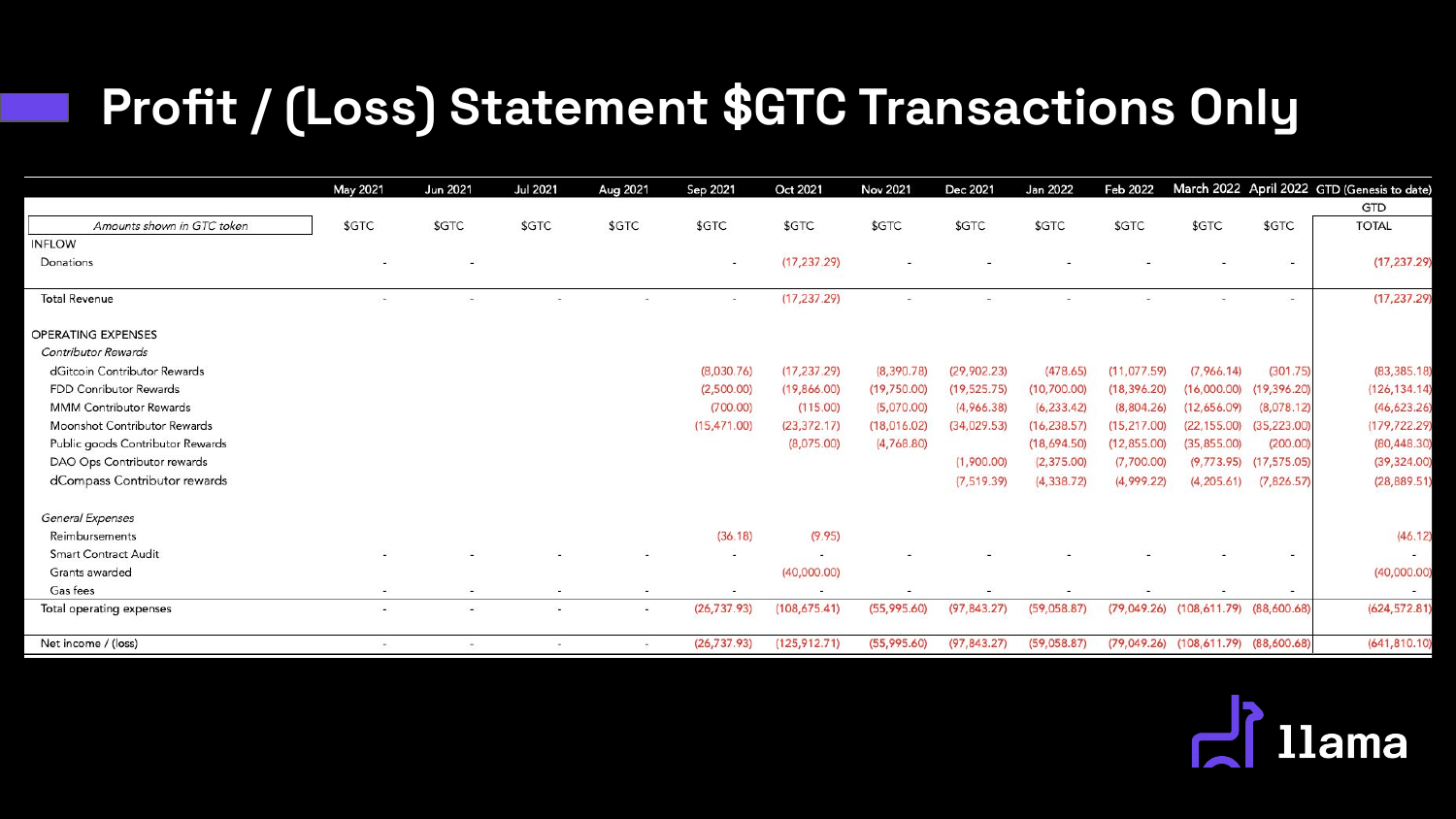# **Profit / (Loss) Statement Stablecoin Transactions Only**

|                                     | May 2021 | Jun 2021                 | <b>Jul 2021</b>          | Aug 2021                 | Sep 2021      | Oct 2021      | Nov 2021                 | Dec 2021                 | Jan 2022                 | Feb 2022     | <b>Mar 2022</b>          | Apr 2022                 | GTD (Genesis to date) |
|-------------------------------------|----------|--------------------------|--------------------------|--------------------------|---------------|---------------|--------------------------|--------------------------|--------------------------|--------------|--------------------------|--------------------------|-----------------------|
|                                     |          |                          |                          |                          |               |               |                          |                          |                          |              |                          |                          | GTD                   |
| Amounts shown in stable coin tokens | \$0      | \$0                      | \$0                      | \$0                      | \$0           | \$0           | \$0                      | \$0                      | \$0                      | \$0          | \$0                      | \$0                      | <b>TOTAL</b>          |
| <b>INFLOW</b>                       |          |                          |                          |                          |               |               |                          |                          |                          |              |                          |                          |                       |
| Donations                           | $\sim$   | 1,029.17                 | 32,824.25                | 2,038.74                 | 6,061.41      | 100.00        | 5,518.03                 | 10.00                    |                          |              | 6,339.89                 | 5,740.83                 | 59,662.33             |
|                                     |          |                          |                          |                          |               |               |                          |                          |                          |              |                          |                          |                       |
| <b>Total Revenue</b>                | $\sim$   | 1,029.17                 | 32,824.25                | 2,038.74                 | 6,061.41      | 100.00        | 5,518.03                 | 10.00                    |                          |              | 6,339.89                 | 5,740.83                 | 59,662.33             |
| <b>OPERATING EXPENSES</b>           |          |                          |                          |                          |               |               |                          |                          |                          |              |                          |                          |                       |
| <b>Contributor Rewards</b>          |          |                          |                          |                          |               |               |                          |                          |                          |              |                          |                          |                       |
| dGitcoin Contributor Rewards        |          |                          |                          | (69.27)                  | (14, 862, 75) | (73,080.25)   | (28, 300.00)             | (10,000.00)              | (43,502.50)              | (46, 188.25) | (22, 416.00)             |                          | (238, 419.02)         |
| <b>FDD Conributor Rewards</b>       |          |                          | ٠                        | $\sim$                   |               |               |                          |                          | $\overline{\phantom{a}}$ | (20,000.00)  | $\overline{\phantom{a}}$ | $\overline{\phantom{a}}$ | (20,000.00)           |
| <b>MMM Contributor Rewards</b>      |          |                          |                          | $\overline{a}$           | (2,036.00)    | (550.00)      | (1,500.00)               | $\sim$                   | (1,622.34)               | (6,420.00)   | (5,751.94)               | (7,501.99)               | (25, 382.27)          |
| Moonshot Contributor Rewards        |          | $\overline{\phantom{a}}$ | $\overline{\phantom{a}}$ | ÷                        | <b>COLUM</b>  | $\sim$        | ÷                        | (20, 217.25)             | $\overline{a}$           | -20          | a.                       | <b>Section</b>           | (20, 217.25)          |
| Public goods Contributor Rewards    |          |                          | ٠                        | $\sim$                   |               | $\sim$        | (17, 511.75)             | $\overline{\phantom{a}}$ |                          |              |                          |                          | (17, 511.75)          |
| DAO Ops Contributor rewards         |          | $\overline{\phantom{a}}$ |                          |                          |               |               |                          |                          |                          |              |                          |                          | $\sim$                |
| dCompass Contributor rewards        |          |                          |                          |                          |               |               |                          |                          |                          |              |                          |                          | $-1$                  |
| General Expenses                    |          |                          |                          |                          |               |               |                          |                          |                          |              |                          |                          |                       |
| Reimbursements                      |          |                          |                          |                          |               |               |                          |                          |                          |              |                          |                          | $-10$                 |
| <b>Smart Contract Audit</b>         |          |                          |                          | $\overline{\phantom{a}}$ | (5,500.00)    |               |                          |                          |                          |              |                          |                          | (5,500.00)            |
| Grants awarded                      |          | $\overline{\phantom{a}}$ | $\overline{\phantom{a}}$ | $\sim$                   |               |               |                          |                          |                          |              |                          | $\sim$                   |                       |
| <b>Gas Fees</b>                     | $\sim$   | $\overline{\phantom{a}}$ | $\overline{a}$           | $\sim$                   | $\sim$        | (1, 107.69)   | $\overline{\phantom{a}}$ | $\sim$                   | $\sim$                   | $\sim$       | $\sim$                   |                          | (1, 107.69)           |
| <b>Total operating expenses</b>     | $\sim$   | $\blacksquare$           | $\overline{\phantom{a}}$ | (69.27)                  | (22, 398.75)  | (74, 737, 94) | (47, 311.75)             | (30, 217.25)             | (45, 124.84)             | (72,608.25)  | (28, 167.94)             | (7,501.99)               | (328, 137.98)         |
|                                     |          |                          |                          |                          |               |               |                          |                          |                          |              |                          |                          |                       |
| Net income / (loss)                 | $\sim$   | 1.029.17                 | 32,824.25                | 1,969.47                 | (16, 337.34)  | (74, 637, 94) | (41, 793.72)             | (30, 207.25)             | (45, 124.84)             | (72,608.25)  | (21, 828.05)             | (1,761.16)               | (268, 475.65)         |

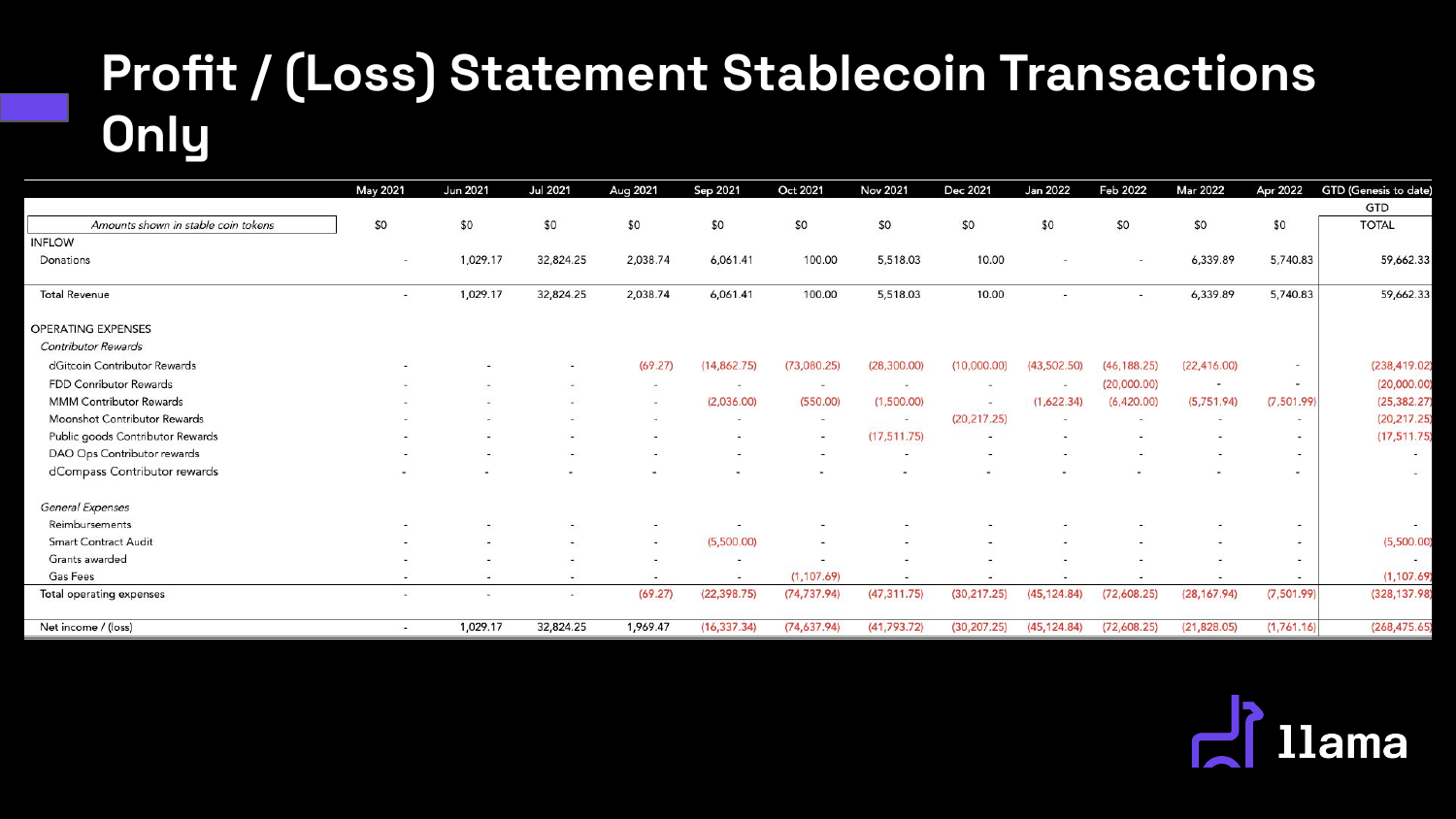# **Consolidated Profit / (Loss) Account**

| May 2021                 | Jun 2021 | <b>Jul 2021</b> | Aug 2021                 | Sep 2021            | Oct 2021                   | <b>Nov 2021</b>                  | Dec 2021                                   | Jan 2022                                | Feb 2022                      | Mar 2022                      | Apr 2022                                   | GTD (Genesis to date)                   |
|--------------------------|----------|-----------------|--------------------------|---------------------|----------------------------|----------------------------------|--------------------------------------------|-----------------------------------------|-------------------------------|-------------------------------|--------------------------------------------|-----------------------------------------|
|                          |          |                 |                          |                     |                            |                                  |                                            |                                         |                               |                               |                                            | GTD                                     |
| \$0                      | \$0      | \$0             | \$0                      | \$0                 | \$0                        | \$0                              | \$0                                        | \$0                                     | \$0                           | \$0                           | \$0                                        | <b>TOTAL</b>                            |
| 6.18                     | 7.84     | 7.26            | 11.83                    | 6.96                | 8.52                       | 17.13                            | 12.78                                      | 7.34                                    | 6.76                          | 7.27                          | 4.53                                       |                                         |
|                          |          |                 |                          |                     |                            |                                  |                                            |                                         |                               |                               |                                            |                                         |
| $\sim$ .                 | 1,029.17 | 32,824.25       | 2,038.74                 | 6,061.41            | (146, 761.74)              | 5,518.03                         | 10.00                                      |                                         |                               | 6,339.89                      | 5,740.83                                   | (87, 199.41)                            |
|                          |          |                 |                          |                     |                            |                                  |                                            |                                         |                               |                               |                                            |                                         |
| $\sim$                   |          |                 |                          | 6,061.41            | (146, 761.74)              |                                  |                                            | $\sim$                                  | $\overline{\phantom{a}}$      |                               |                                            | (87, 199.41)                            |
|                          |          |                 |                          |                     |                            |                                  |                                            |                                         |                               |                               |                                            |                                         |
|                          |          |                 |                          |                     |                            |                                  |                                            |                                         |                               |                               |                                            |                                         |
|                          |          |                 |                          |                     |                            |                                  |                                            |                                         |                               |                               |                                            |                                         |
|                          |          | $\sim$          |                          |                     |                            |                                  |                                            |                                         |                               |                               |                                            | (1, 104, 737, 81)                       |
|                          |          | $\sim$          | $\sim$                   |                     |                            |                                  |                                            |                                         |                               |                               |                                            | (1, 201, 595.97)                        |
|                          |          | <b>COLL</b>     | $\overline{\phantom{a}}$ | (6,908.00)          | (1,529.80)                 | (88, 349, 10)                    | (63, 470.27)                               | (47, 375.67)                            | (65,936.76)                   | (97, 761, 71)                 | (44,095.85)                                | (415, 427, 17)                          |
|                          |          | $\sim$          | $\sim$                   | (107, 678.16)       | (199, 130.92)              | (308, 614.44)                    | (455, 114.58)                              | (119, 191.10)                           | (102, 866.92)                 | (161,066.85)                  | (159, 560.19)                              | (1,613,223.17)                          |
|                          |          |                 | $\sim$                   |                     | (68,799.00)                | (99, 201.29)                     |                                            | (137, 217.63)                           | (86, 899.80)                  | (260, 665.85)                 | (906.00)                                   | (653,689.57)                            |
|                          |          |                 |                          |                     |                            |                                  | (24.282.00)                                | (17, 432, 50)                           | (52.052.00)                   | (71,056.63)                   | (79.614.98)                                | (244, 438.11)                           |
|                          |          |                 |                          |                     |                            | $\overline{\phantom{a}}$         | (96,097.80)                                | (31, 846.23)                            | (33, 794, 74)                 | (30, 574.77)                  | (35, 454, 35)                              | (227,767.90)                            |
|                          |          |                 |                          |                     |                            |                                  |                                            |                                         |                               |                               |                                            |                                         |
|                          |          |                 | $\sim$                   | (251.78)            | (84.74)                    |                                  |                                            |                                         |                               |                               |                                            | (336.52)                                |
|                          |          |                 | $\overline{a}$           | (5,500.00)          | $\sim$                     |                                  |                                            |                                         |                               |                               |                                            | (5,500.00)                              |
|                          |          |                 | $\overline{\phantom{a}}$ | $\sim$              | (340, 800.00)              |                                  |                                            |                                         |                               |                               |                                            | (340, 800.00)                           |
|                          |          | Sec.            |                          | <b>COL</b>          | (1, 107.69)                |                                  |                                            | $\sim$                                  | $\sim$                        |                               |                                            | (1, 107.69)                             |
| $\sim$                   | $\sim$   | $\sim$          | (69.27)                  | (208, 494.76)       | (1,000,652.46)             | (1,006,516.34)                   | (1, 280, 654, 19)                          | (478, 616.92)                           | (606,981.25)                  | (817, 775.65)                 | (408,863.07)                               | (4,581,985.19)                          |
| $\overline{\phantom{a}}$ | 1,029.17 | 32.824.25       | 1.969.47                 | (202.433.35)        | (1, 147, 414, 21)          | (1,000,998.31)                   | (1, 280, 644, 19)                          | (478, 616.92)                           | (606,981.25)                  | (811, 435.76)                 | (403, 122.24)                              | (4,681,265.32)                          |
|                          |          | 1,029.17        | 32,824.25                | 2,038.74<br>(69.27) | (70.756.82)<br>(17,400.00) | (219, 941, 99)<br>(169, 258, 32) | 5,518.03<br>(172, 034.00)<br>(338, 317.50) | 10.00<br>(392, 150.44)<br>(249, 539.09) | (47, 015, 79)<br>(78, 538.00) | (121.072.73)<br>(144, 358.29) | 6,339.89<br>(80, 329, 84)<br>(116, 320.00) | 5,740.83<br>(1, 366.93)<br>(87, 864.77) |

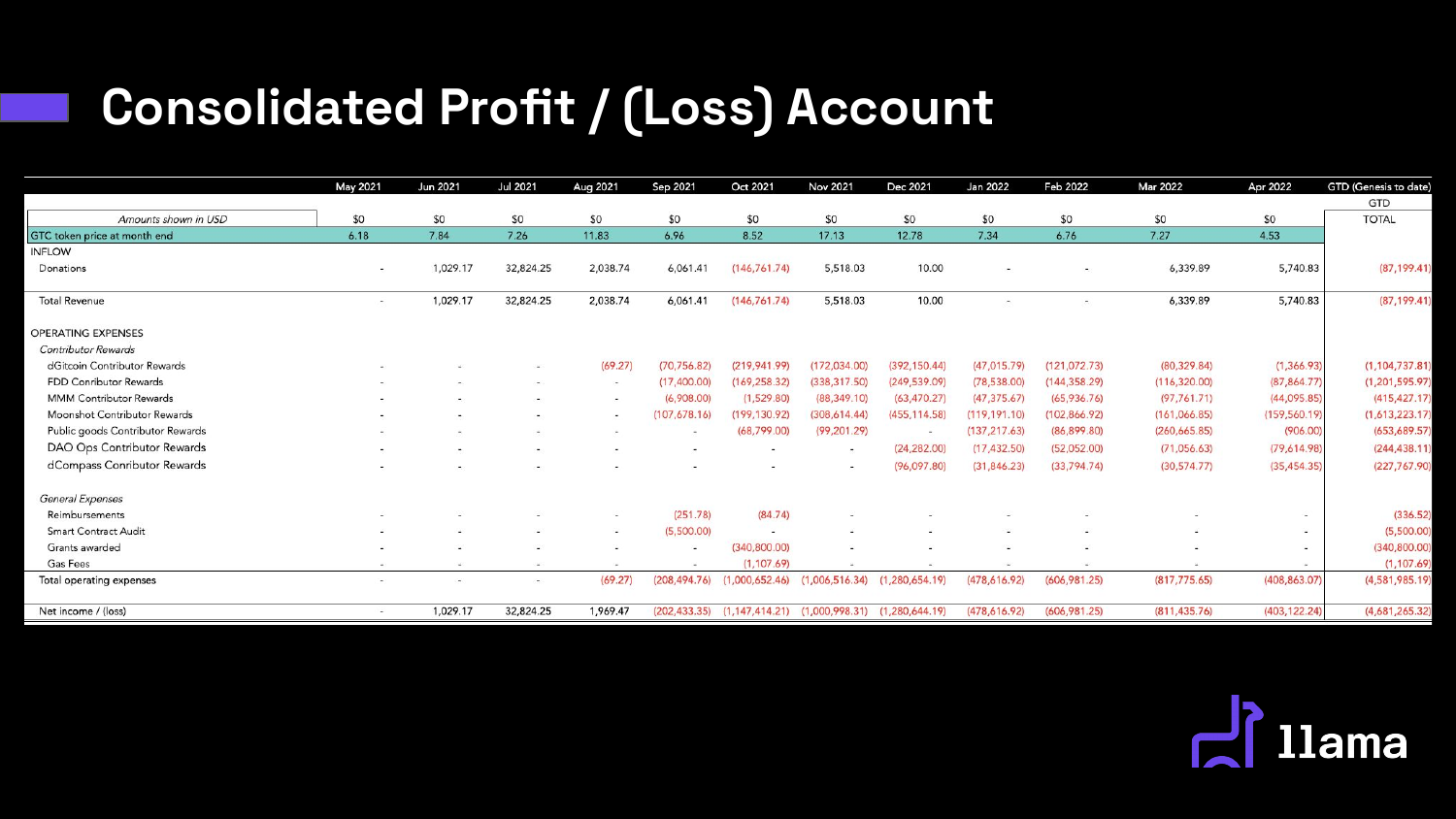### **Consolidated Token Flow Statement**

|                          | May 2021 | Jun 2021    | Jul 2021 | Aug 2021    | Sep 2021  | Oct 2021    | <b>Nov 2021</b> | Dec 2021   | Jan 2022       | Feb 2022          | Mar 2022   | Apr 2022   | GTD (Gensis to date) |
|--------------------------|----------|-------------|----------|-------------|-----------|-------------|-----------------|------------|----------------|-------------------|------------|------------|----------------------|
| <b>GTC - TOKEN FLOW</b>  | \$GTC    | <b>SGTC</b> | \$GTC    | <b>SGTC</b> | \$GTC     | <b>SGTC</b> | <b>\$GTC</b>    | \$GTC      |                |                   |            |            | <b>TOTAL</b>         |
| Beginning balance        |          |             |          | 18          | 1,768     | (16,903)    | (125, 563)      | (173, 168) | (241, 109)     | (374, 689)        | (442, 661) | (543, 306) |                      |
| Receipts                 |          |             |          |             |           | (17, 237)   | $\sim$          | 1,000      | $\sim$         | <b>CONTRACTOR</b> |            |            | (17, 237)            |
| Disbursements            |          |             | 18       | 1.751       | (18,671)  | (91, 423)   | (47, 605)       | (67, 941)  | (133, 580)     | (67, 972)         | (100, 646) | (88, 299)  | (614, 368)           |
| Ending balance           |          |             | 18       | 1,768       | (16,903)  | (125, 563)  | (173, 168)      | (241, 109) | (374, 689)     | (442, 661)        | (543, 306) | (631, 605) | (631, 605)           |
|                          |          |             |          |             |           |             |                 |            |                |                   |            |            |                      |
| Stablecoin - TOKEN FLOW  | \$0      | \$0         | \$0      | \$0         | \$0       | \$0         | \$0             | \$0        |                |                   |            |            | SO                   |
| <b>Beginning balance</b> |          |             | 1,029    | 33,853      | 35,823    | 19,486      | (55, 152)       | (96, 946)  | (179, 153)     | (224, 278)        | (296, 886) | (327, 318) |                      |
| Receipts                 |          | 1,029       | 32,824   | 2,039       | 6,061     | 100         | 5,518           | 10         | <b>Section</b> |                   | 6,340      | 5,741      | 59,662               |
| Disbursements            |          |             |          | (69)        | (22, 399) | (74, 738)   | (47, 312)       | (82, 217)  | (45, 125)      | (72,608)          | (36, 772)  | (7, 502)   | (388, 742)           |
| Ending balance           |          | 1,029       | 33,853   | 35,822.90   | 19,486    | (55, 152)   | (96, 946)       | (179, 153) | (224, 278)     | (296, 886)        | (327, 318) | (329,080)  | (329, 080)           |

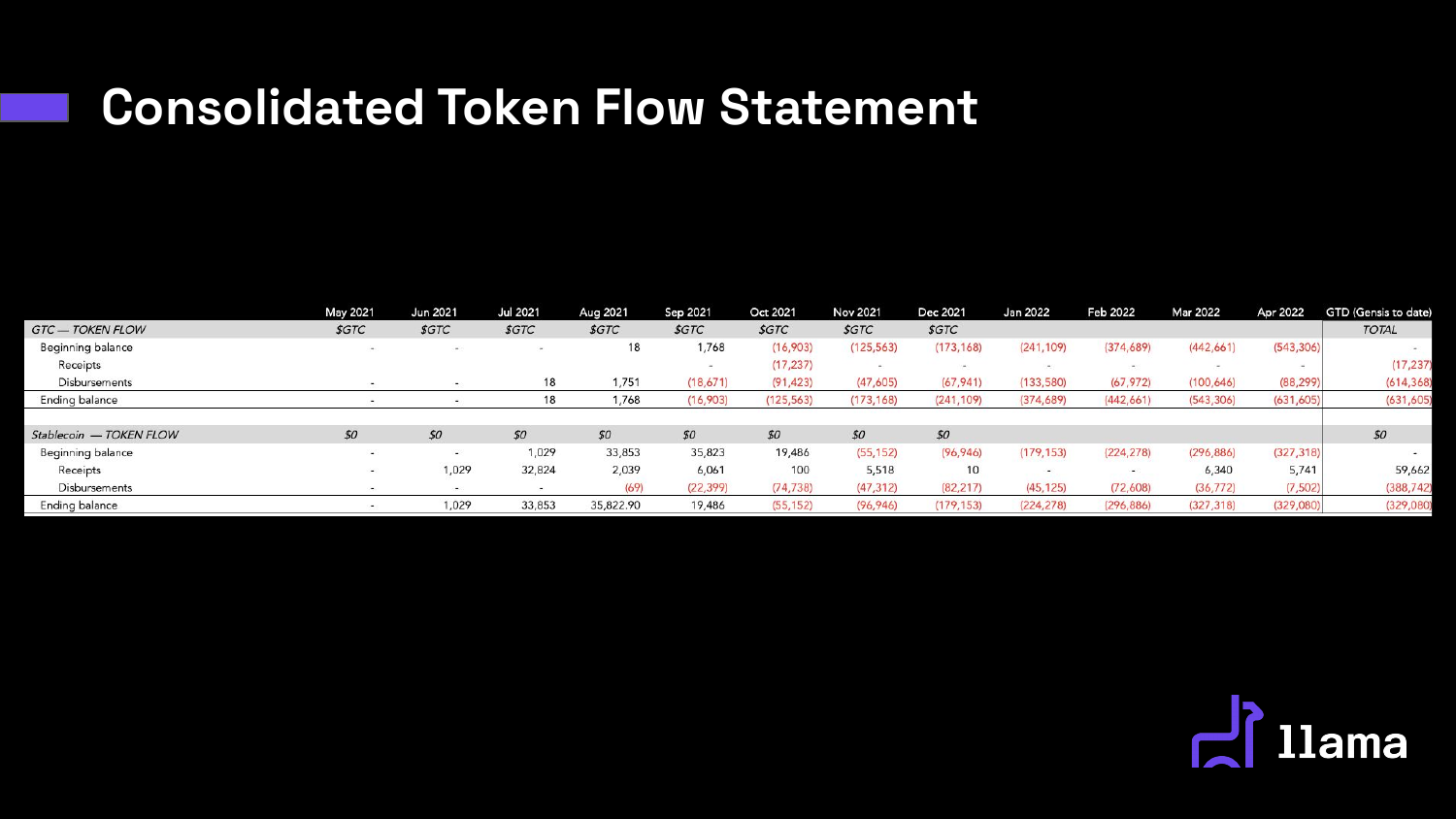## **Connect with Us**



**Elliott Watts** Chartered Accountant

[@ElliottWatts10](https://twitter.com/ElliottWatts10)